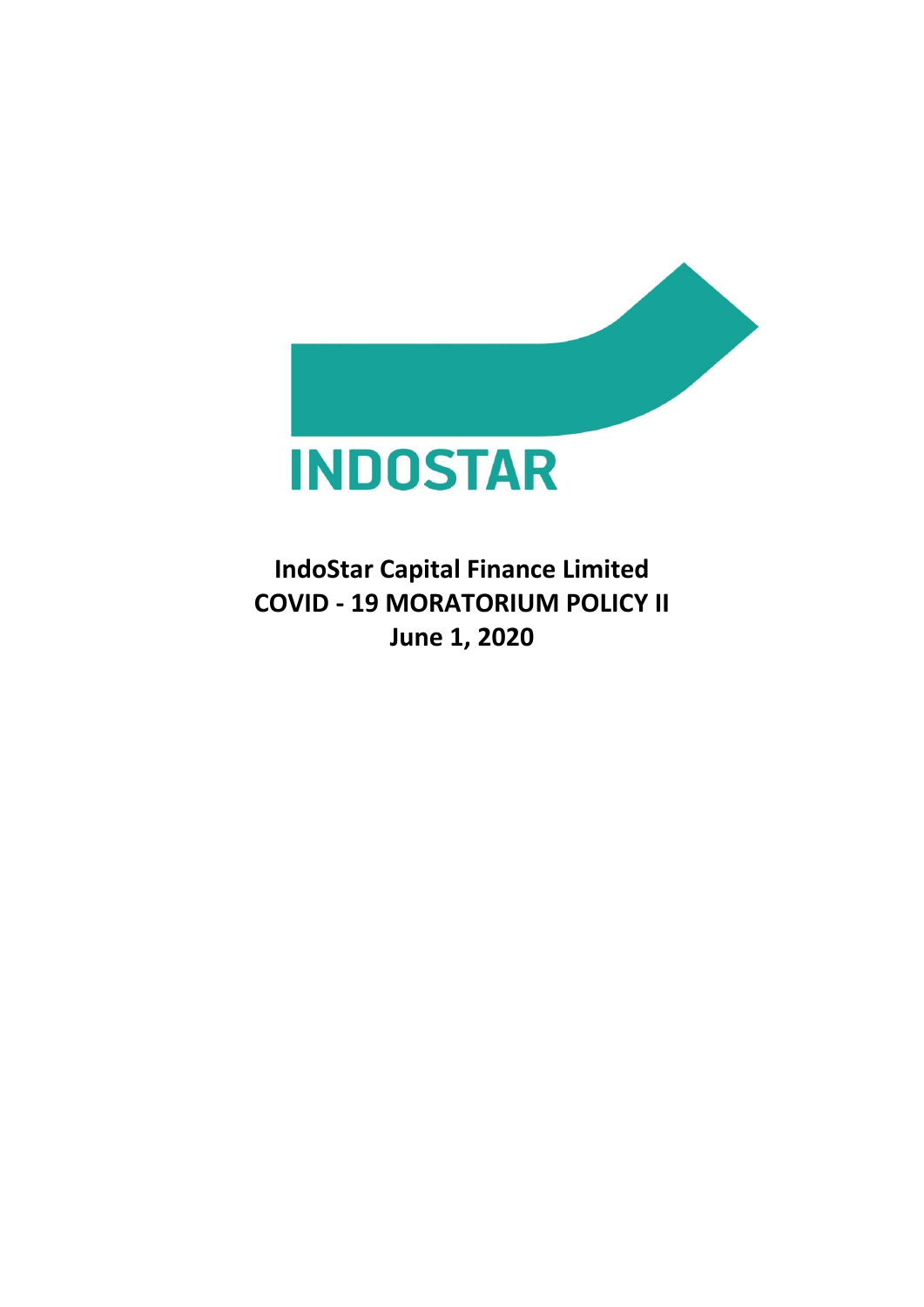

## **Introduction**

The Reserve Bank of India (RBI) announced a series of regulatory measures on March 27, 2020 and on April 17, 2020 in the wake of the disruptions on account of COVID-19 pandemic and the consequent asset classification and provisioning norms. In line with these measures, the Board of Directors of IndoStar Capital Finance Limited (**ICF**), approved moratorium policy for its borrowers on April 6, 2020. In terms of the approved policy, ICF provided repayment moratorium to all eligible borrowers from March 1, 2020 to May 31, 2020.

On May 22, 2020, RBI further noted that the intensification of COVID-19 disruptions has imparted priority to relaxing repayment pressures and improving access to working capital by mitigating the burden of debt servicing, prevent the transmission of financial stress to the real economy, and ensure the continuity of viable businesses and households. As such, RBI permitted lending institutions to extend the repayment moratorium by another three months, from June 1, 2020 to August 31, 2020.

Reserve Bank of India circular RBI/2019-20/244 DOR.No.BP.BC.71/21.04.048/2019-20 dated May 23, 2020 ("RBI Circular") detailing the extension of moratorium is provided in **Annexure 1.** In terms of the RBI Circular, RBI has directed lending institutions including NBFCs to frame Board approved polices for providing the reliefs mentioned in the RBI Circular to all eligible borrowers.

While the lockdown across the country persists, many sectors of the economy including manufacturing, transportation and services have seen gradual relaxation/opening over the past 30- 45 days. ICF has observed improvement in its collection of overdues from customers across businesses and geographies in the month of May 2020 compared to collections in the month of April 2020. ICF has also opened close to 100 branches by May 31, 2020 and is expected to have 150 operational branches by June 5, 2020. As such, overall economic climate as well as the ability of the customers to pay is likely to improve over the next 60-90 days. In view of this, ICF proposes to offer moratorium to its customers in line with their ability to pay as against blanket moratorium offered during March-May 2020.

#### **Policy for retail (CV Financing and SME) customers**

Eligibility: All borrower accounts of ICF across SME finance and Commercial Vehicle Financing classified as Standard as on February 29, 2020.

Lending Product: While the RBI Circular provides for reliefs to term loan borrowers as well as working capital borrowers, all the facilities granted by ICF to its borrowers are term loans and as such only those reliefs proposed in respect of term loans will be applicable.

#### Key Features:

A. Grant a moratorium on payment of instalments (Instalments will include the following payments falling due during June 1, 2020 to August 31, 2020: (i) principal and/or interest components; (ii) bullet repayments; (iii) equated monthly instalments). However, ICF will continue to collect repayments from customers on scheduled dates and thereafter every month. In the event the customer demonstrates inability to pay in any month/period consequent to economic fallout of COVID-19, ICF will grant moratorium to the customer for that month/period.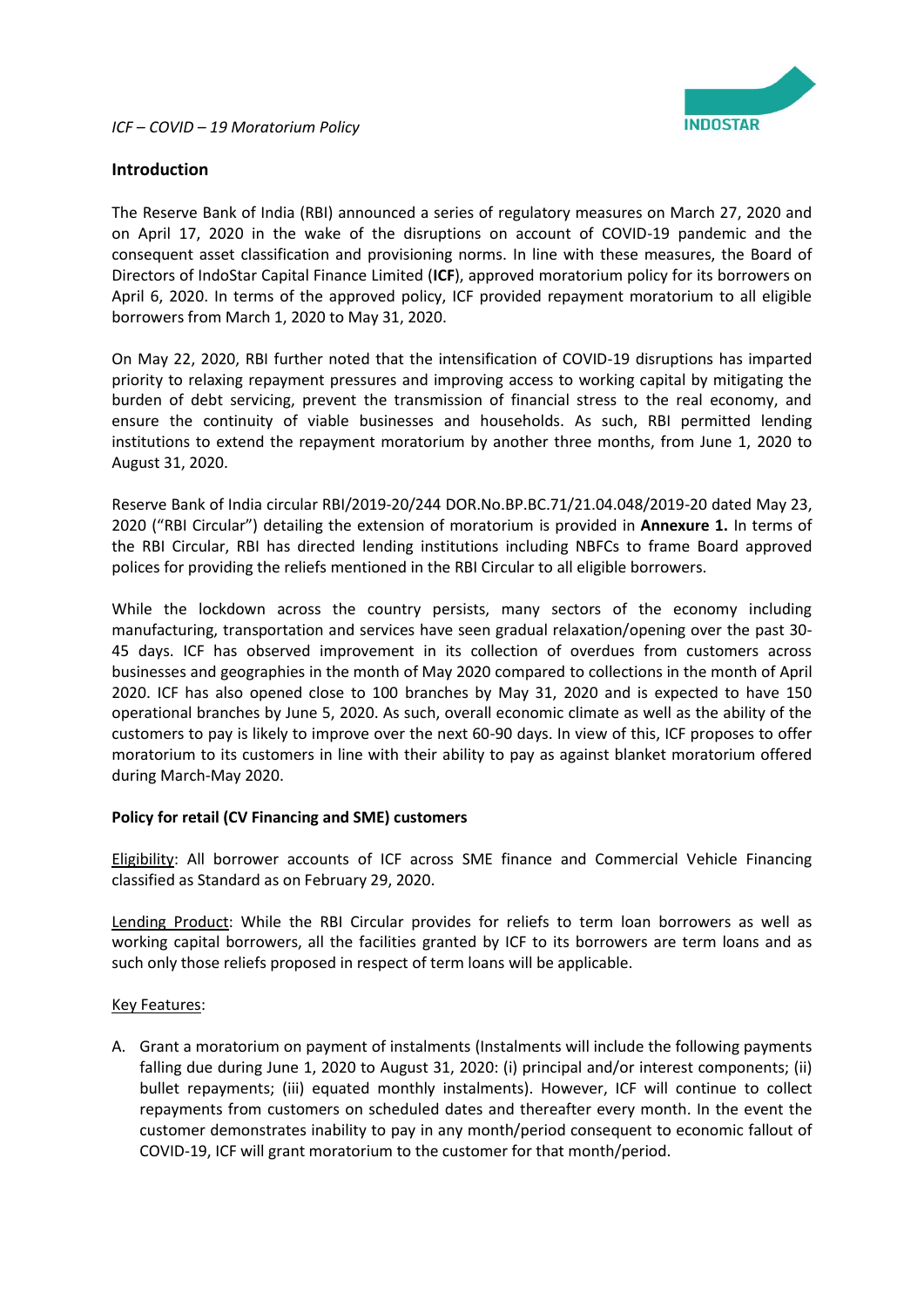

## *ICF – COVID – 19 Moratorium Policy*

- B. The repayment schedule for such term loans will be shifted by one to three months depending on the moratorium period and residual tenor of such term loans will be accordingly increased. ICF shall revise the repayment schedule by setting new instalments to account for the additional one to three months of tenor to maintain the same Internal rate of Return (IRR) on such term loans.
- C. Interest shall continue to accrue on the outstanding portion of the term loans during the moratorium period and shall be adjusted/ recovered in the revised instalments of such term loan.
- D. Several borrowers of ICF paid their instalments during March 2020 before RBI's announcement of the proposed reliefs. In ICF's earlier moratorium policy, it was proposed to apply such payments towards June 2020 instalments of those borrowers who did not have any overdues as on February 29, 2020. The Policy shall be effective from June 01, 2020.
- E. In the event a borrower writes/reaches out to ICF through its branches/customer service channels and seeks moratorium, ICF will offer moratorium on case to case basis. In case the borrowers wish to make any further payments from June 1, 2020 towards their loan obligations, ICF would appropriate these payments either towards partial prepayment of outstanding principal of their loans or towards future instalments of their loans in case of SME business. In case of CV financing business, ICF would appropriate such additional payments towards future instalments of customer loans.

## **Policy for Corporate Lending Business (including Commercial Real Estate Lending):**

**Eligibility:** All borrower accounts of ICF pertaining to Corporate Lending Business (including Commercial Real Estate lending), which are classified as Standard Assets as on February 29, 2020 would be eligible for Moratorium. Only Stage III/ NPA accounts would not be eligible for moratorium.

**Lending Product: The** RBI March 2020 Circular and RBI May 2020 Circular (together referred to as **"RBI Circulars"** ) provide for reliefs to term loan borrowers as well as working capital borrowers. However, as all the facilities granted by ICF under Corporate Lending Business to its borrowers are in the nature of term loans, only those reliefs proposed in respect of term loans will be applicable.

**Moratorium:** Would constitute deferment of payment of the Moratorium Amount falling due during the Moratorium Period.

**Moratorium Period**: This would include (a) the moratorium period of three months permitted under the RBI March 2020 Circular from March 1, 2020 to May 31, 2020 and the moratorium policy approved by ICF Board in April 2020 and (b) the moratorium period of additional three months June 1, 2020 to August 31, 2020 permitted under the RBI May 2020 Circular and being approved by ICF Board under this amendment to moratorium policy, the **moratorium period** pursuant to this amended moratorium policy will be maximum Period of six months from March 1, 2020 to August 31, 2020 (both days inclusive)

**Moratorium Amount:** Will include all payments falling due within Moratorium Period on any Loan as per the original repayment schedule provided in the loan agreements executed by ICF with the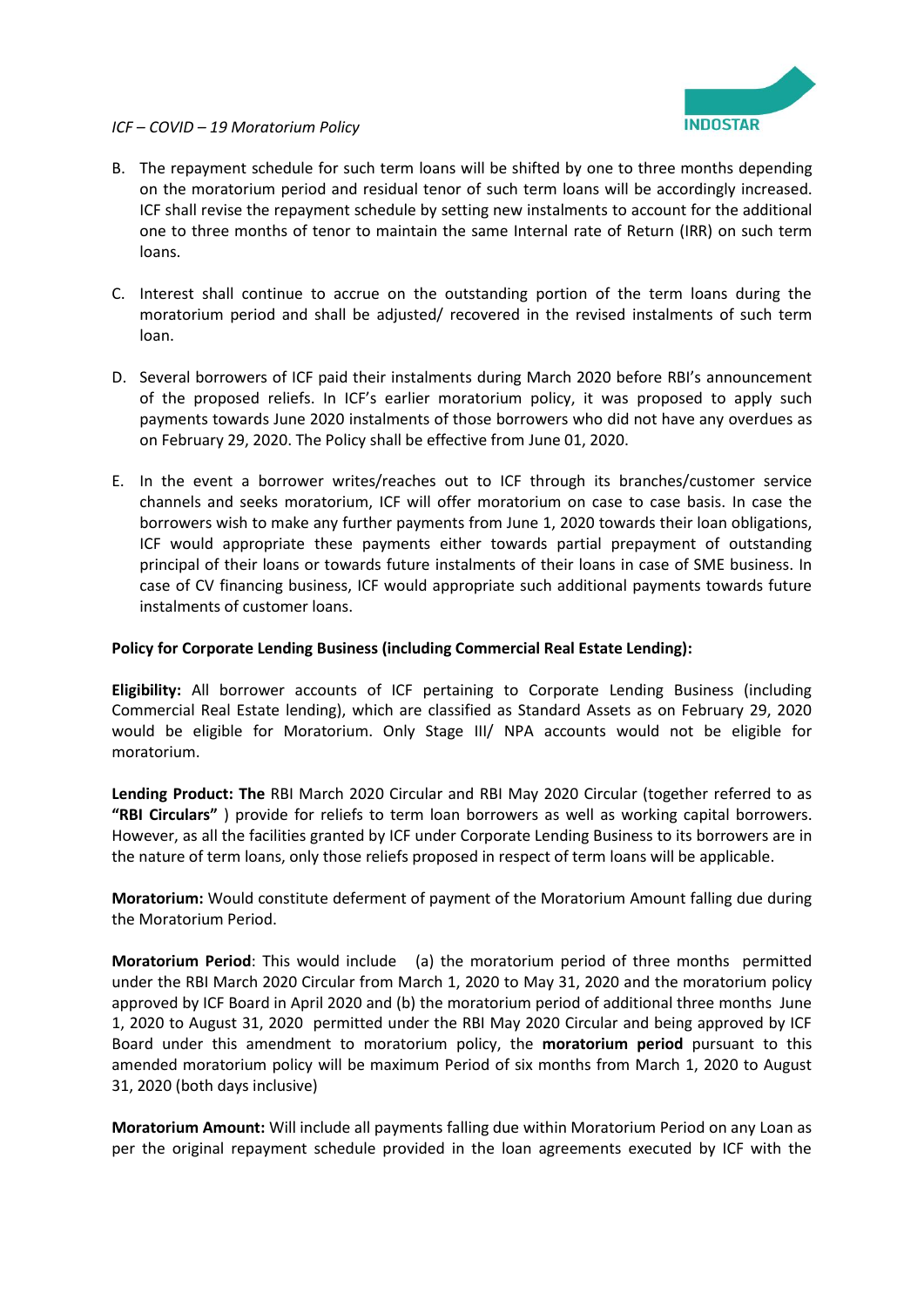



borrowers – such payments would include: (i) principal and/or interest components; (ii) bullet repayments; (iii) equated monthly instalments

#### **Key Features:**

- A. ICF would give all borrowers of Corporate Lending (including Commercial Real Estate lending), whose loan accounts are Standard as on February 29, 2020 the option to seek Moratorium in line with the RBI Circulars. The borrowers whose loan accounts are classified as Stage III/NPA as on February 29, 2020, would not be eligible to seek Moratorium from ICF.
- B. The borrowers who wish to opt for the Moratorium shall apply to ICF for the same
	- i. For borrowers who apply for Moratorium, ICF would consider such applications on a case to case basis.
	- ii. For borrowers who apply for the Moratorium and are granted the same, there would be no scheduled payments to be made during the Moratorium Period. Accordingly, for all the borrowers who are granted Moratorium, the next scheduled payment on their loan will be on or after September 1, 2020.
	- iii. As a result of the Moratorium, the repayment schedule for the loan would effectively be shifted by further three months. All payments falling due during the Moratorium Period would be repayable by the borrower in 6 (six) monthly instalments (including the 3 months provided under the first moratorium policy). These 6 instalments would be added to the loan after the end of the originally approved repayment schedule i.e. final maturity of the loan would be extended by a period of 6 months.
- C. If a borrower does not wish to opt for the Moratorium and prefers to continue servicing the loans as per the original approved repayment schedule, such borrower would continue to service the loans without any change in original approved repayment schedule.
- D. Interest shall continue to accrue on the loan at the existing document rate as per the executed loan agreement on the entire outstanding portion of the term loans (including on the Moratorium Amounts) during the entire tenor of the loan (including during the Moratorium Period) and shall be recovered in line with the revised repayment schedule
- E. Further, in case of borrowers who have been granted Moratorium, any amounts already received till date by ICF from them and any payments which may be received by ICF from borrower from the date of this Policy till August 31, 2020, which are in excess of payments falling due up to February 29, 2020, shall be adjusted towards principal instalments on the loans falling due after the Moratorium Period i.e. from September 1, 2020 on FIFO basis. This is being done so that borrowers who have paid amounts over and above their dues till February 29, 2020 are not penalised and effectively all borrowers who opt for the Moratorium would get the benefit of full 6 months Moratorium as per the RBI Circulars.
- F. All other terms and conditions of the existing loan agreement and other documents executed by the borrower and security providers shall remain unchanged. Any escrow arrangements, cash sweep mechanisms and resulting mandatory prepayments which are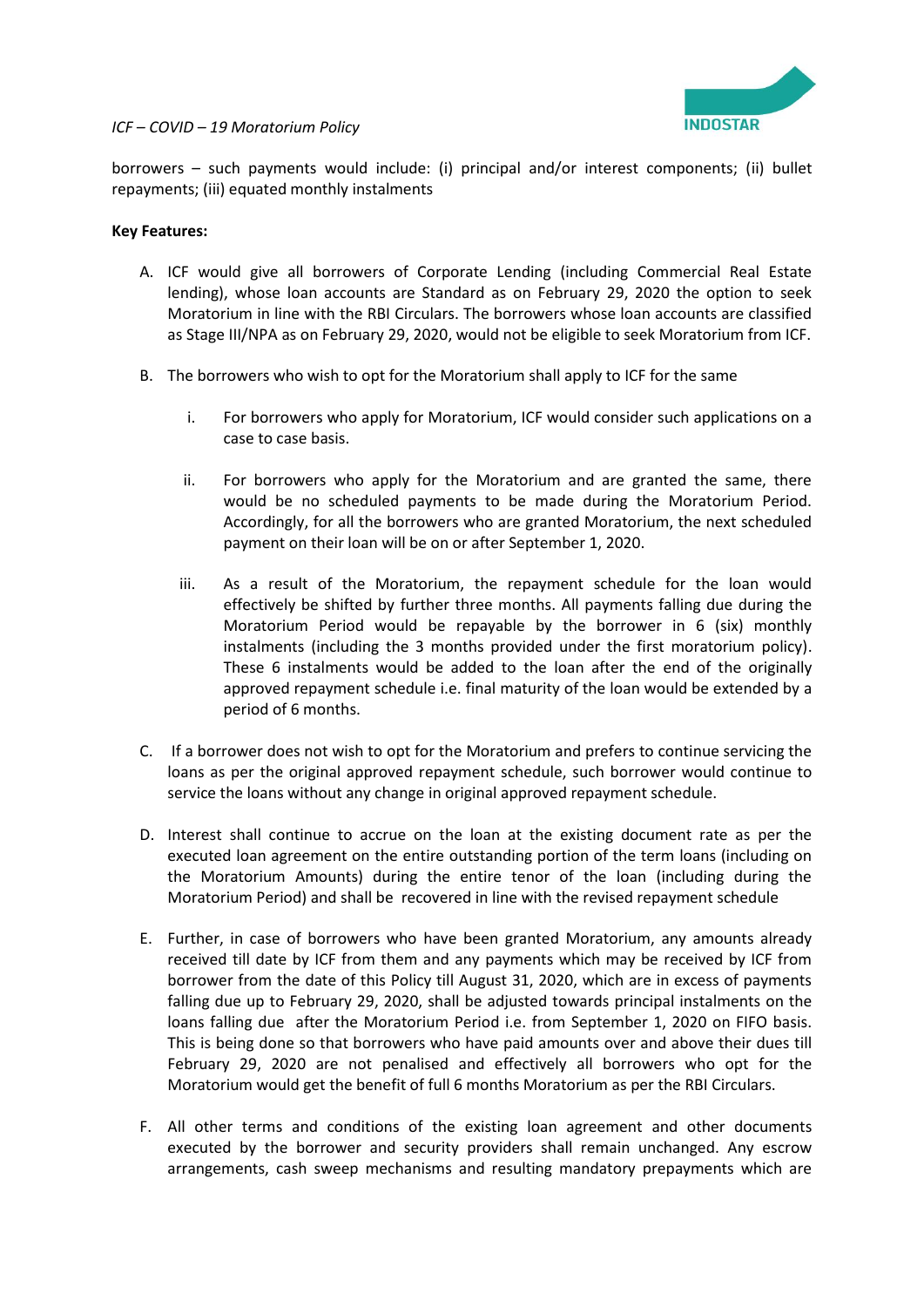

## *ICF – COVID – 19 Moratorium Policy*

part of the loan documents would continue without any change for the full revised tenor of the loan including during the Moratorium Period.

## **Asset Classification**

Since the moratorium is being provided specifically to enable the borrowers to tide over economic fallout from COVID-19, the same will not be treated as concession or change in terms and conditions of loan agreements due to financial difficulty of the borrower under paragraph 2 of the Annex to the Reserve Bank of India (Prudential Framework for Resolution of Stressed Assets) Directions, 2019 dated June 7, 2019 ("Prudential Framework"). Consequently, such a measure, by itself, shall not result in asset classification downgrade for the purposes of RBI reporting as well as Stage III classification under Indian Accounting Standards (IndAS) for the purposes of Expected Credit Loss (ECL) provisioning applicable to NBFCs. The asset classification of term loans which are granted relief as per this Policy shall be determined on the basis of revised due dates and the revised repayment schedule.

## **Supervisory and Credit Bureau Reporting**

The rescheduling of payments including interest, will not qualify as a default for the purposes of supervisory reporting and reporting to Credit Information Companies (CICs) by ICF in line with RBI guidance. CICs are also expected to ensure that the actions taken by lending institutions pursuant to the above announcements do not adversely impact the credit history of the beneficiaries.

### **Approach towards borrowers whose loans are assigned/securitised**

ICF has securitised/assigned its loan receivables to SPVs/Banks/institutions and it has been appointed as collection and servicing agent for collection of instalments from the borrowers and remittance of the same to SPVs/Banks/institutions. As such, ICF has sought consent from these SPVs/Banks/institutions for granting moratorium for the instalments falling due between March 1, 2020 and May 31, 2020 as well as from June 1, 2020 to August 31, 2020 from the eligible borrowers involved in these transactions. Effectively, this Policy will be applicable to these borrowers as well subject to receiving consent from respective SPVs/Banks/institutions.

#### **MIS pertaining to reliefs granted under this policy**

Wherever the exposure of ICF to any borrower is Rs. 5 crore or above as on March 1, 2020, ICF shall develop an MIS on the reliefs provided to its borrowers covered under this Policy which shall *inter alia* include borrower-wise and credit-facility wise information regarding the nature and amount of relief granted.

#### **Implementation Plan**

A four-member working group be formed with immediate effect comprising Head- Corporate Lending and Markets, Chief Risk Officer, Chief Operating Officer and Chief Financial Officer. Members of the working group shall be severally authorised to oversee the implementation of this Policy including but not limited to approving grant of moratorium on case to case basis, communication of the Policy within and outside the organisation, issuing instructions to ICF staff, borrower communication, related changes in Loan Management Systems, development of MIS, clarifications/decisions pertaining to asset classification etc.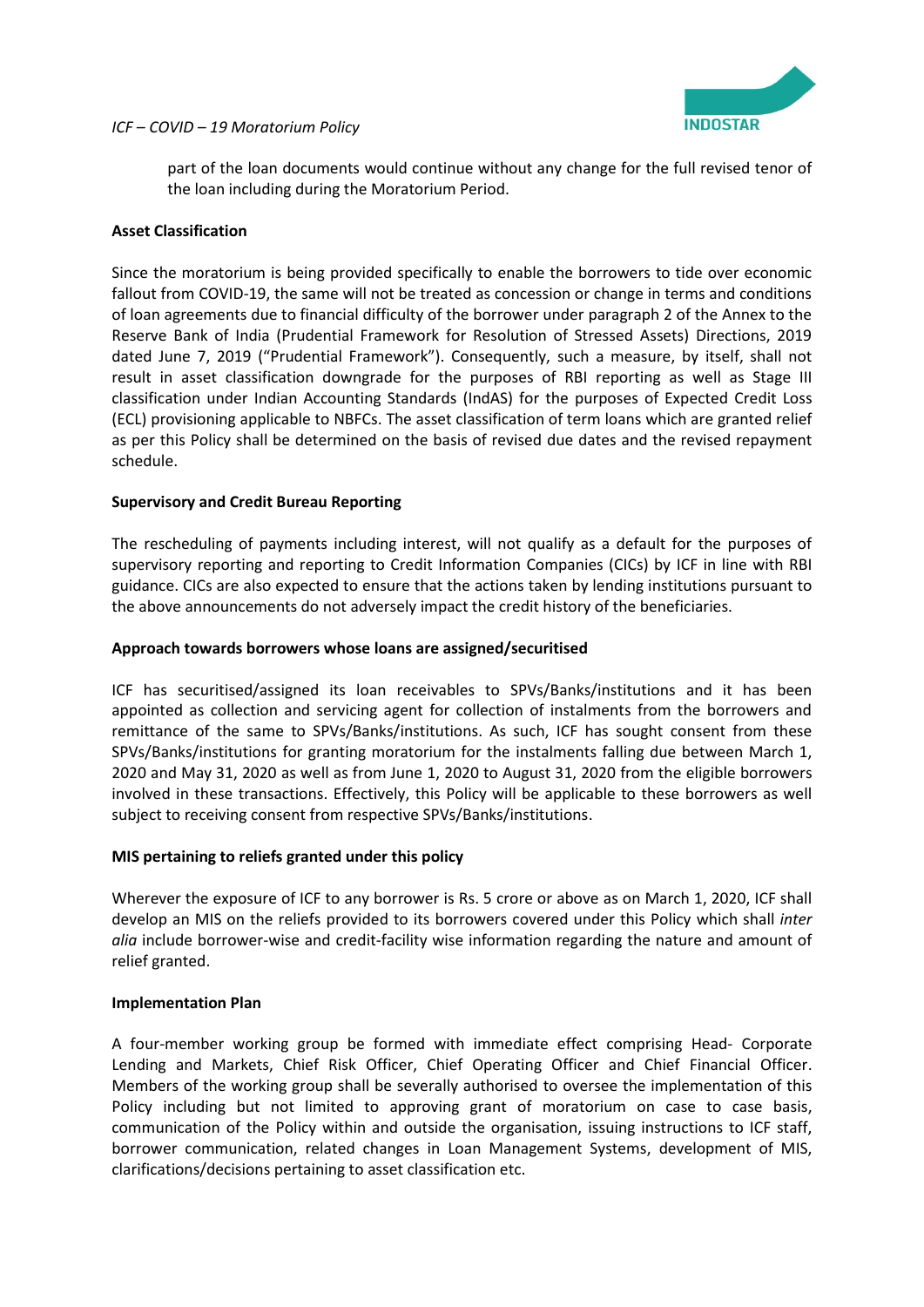

RBI/2019-20/244 DOR.No.BP.BC.71/21.04.048/2019-20 May 23, 2020

All Commercial Banks (including Small Finance Banks, Local Area Banks and Regional Rural Banks) All Primary (Urban) Co-operative Banks/State Co-operative Banks/ District Central Co-operative Banks All All-India Financial Institutions All Non-Banking Financial Companies (including Housing Finance Companies)

Madam/Dear Sir,

# **COVID-19 – Regulatory Package**

Please refer to the [Circular DOR.No.BP.BC.47/21.04.048/2019-20 dated March 27, 2020](https://www.rbi.org.in/Scripts/NotificationUser.aspx?Id=11835&Mode=0) and [Circular DOR.No.BP.BC.63/21.04.048/2019-20 dated April 17, 2020](https://www.rbi.org.in/Scripts/NotificationUser.aspx?Id=11872&Mode=0) announcing certain regulatory measures in the wake of the disruptions on account of COVID-19 pandemic and the consequent asset classification and provisioning norms. As announced in the [Governor's](https://www.rbi.org.in/Scripts/bs_viewcontent.aspx?Id=3859) [Statement of May](https://www.rbi.org.in/Scripts/bs_viewcontent.aspx?Id=3859) 22, 2020, the intensification of COVID-19 disruptions has imparted priority to relaxing repayment pressures and improving access to working capital by mitigating the burden of debt servicing, prevent the transmission of financial stress to the real economy, and ensure the continuity of viable businesses and households. Consequently, the detailed instructions in this regard are as follows:

## **(i) Rescheduling of Payments – Term Loans and Working Capital Facilities**

2. In view of the extension of lockdown and continuing disruption on account of COVID-19, all commercial banks (including regional rural banks, small finance banks and local area banks), cooperative banks, All-India Financial Institutions, and Non-banking Financial Companies (including housing finance companies) ("lending institutions") are permitted to extend the moratorium by another three months i.e. from June 1, 2020 to August 31, 2020 on payment of all instalments in respect of term loans (including agricultural term loans, retail and crop loans). Accordingly, the repayment schedule for such loans as also the residual tenor, will be shifted across the board. Interest shall continue to accrue on the outstanding portion of the term loans during the moratorium period.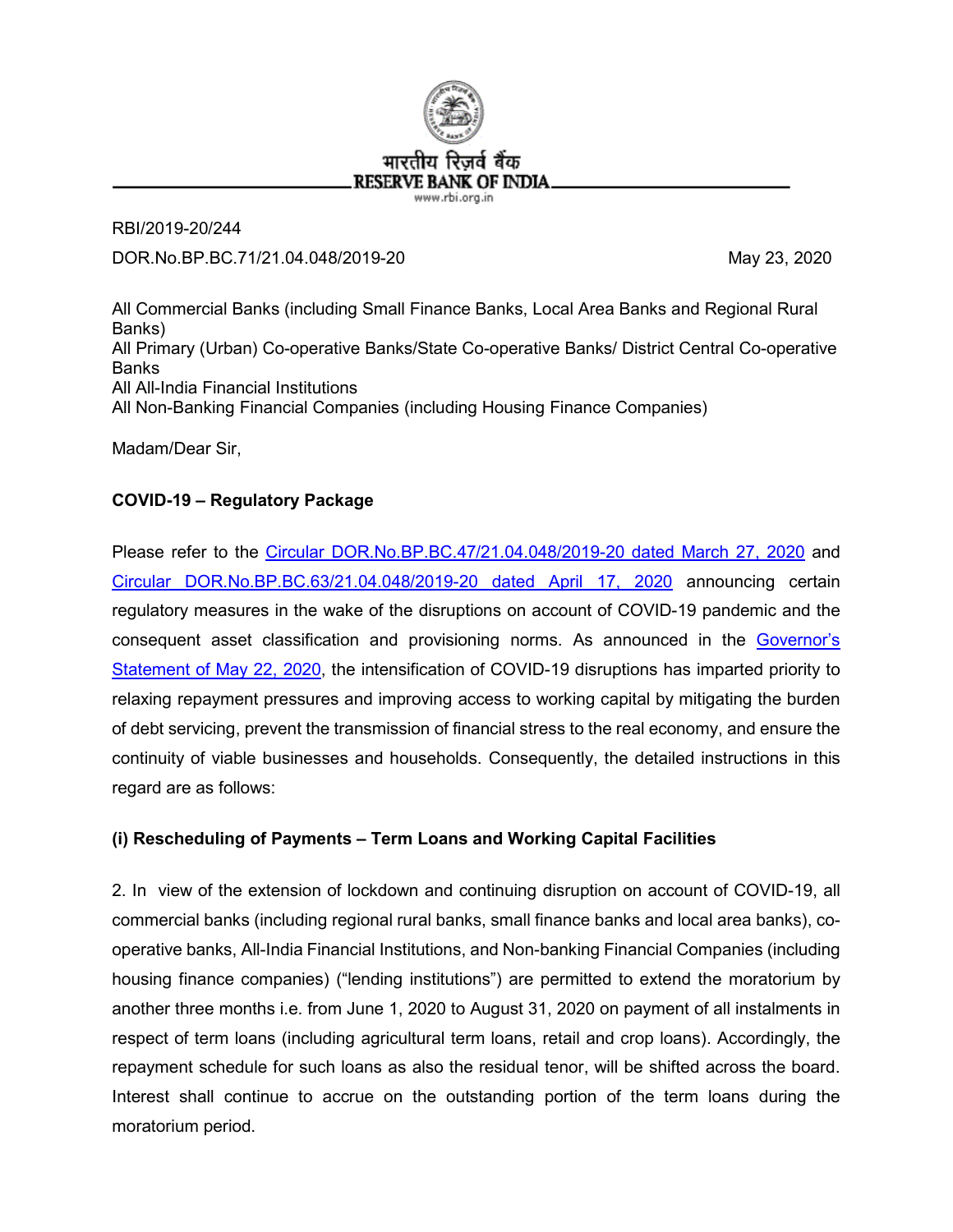3. In respect of working capital facilities sanctioned in the form of cash credit/overdraft ("CC/OD"), lending institutions are permitted to allow a deferment of another three months, from June 1, 2020 to August 31, 2020, on recovery of interest applied in respect of all such facilities. Lending institutions are permitted, at their discretion, to convert the accumulated interest for the deferment period up to August 31, 2020, into a funded interest term loan (FITL) which shall be repayable not later than March 31, 2021.

# **(ii) Easing of Working Capital Financing**

4. In respect of working capital facilities sanctioned in the form of CC/OD to borrowers facing stress on account of the economic fallout of the pandemic, lending institutions may, as a onetime measure,

(i) recalculate the 'drawing power' by reducing the margins till August 31, 2020. However, in all such cases where such a temporary enhancement in drawing power is considered, the margins shall be restored to the original levels by March 31, 2021; and/or,

(ii) review the working capital sanctioned limits upto March 31, 2021, based on a reassessment of the working capital cycle.

5. The above measures shall be contingent on the lending institutions satisfying themselves that the same is necessitated on account of the economic fallout from COVID-19. Further, accounts provided relief under these instructions shall be subject to subsequent supervisory review with regard to their justifiability on account of the economic fallout from COVID-19.

6. Lending institutions may, accordingly, put in place a Board approved policy to implement the above measures.

# **Asset Classification**

7. The conversion of accumulated interest into FITL, as permitted in terms of paragraph 3 above, and the changes in the credit terms permitted to the borrowers to specifically tide over economic fallout from COVID-19 in terms of paragraph 4 above, will not be treated as concessions granted due to financial difficulty of the borrower, under Paragraph 2 of the Annex to the [Reserve Bank of](https://www.rbi.org.in/Scripts/NotificationUser.aspx?Id=11580&Mode=0)  [India \(Prudential Framework for Resolution of Stressed Assets\) Directions, 2019 dated June 7,](https://www.rbi.org.in/Scripts/NotificationUser.aspx?Id=11580&Mode=0)  [2019](https://www.rbi.org.in/Scripts/NotificationUser.aspx?Id=11580&Mode=0) ('**Prudential Framework'**), and consequently, will not result in asset classification downgrade.

8. In respect of accounts classified as standard as on February 29, 2020, even if overdue, the moratorium period, wherever granted in respect of term loans, shall be excluded by the lending